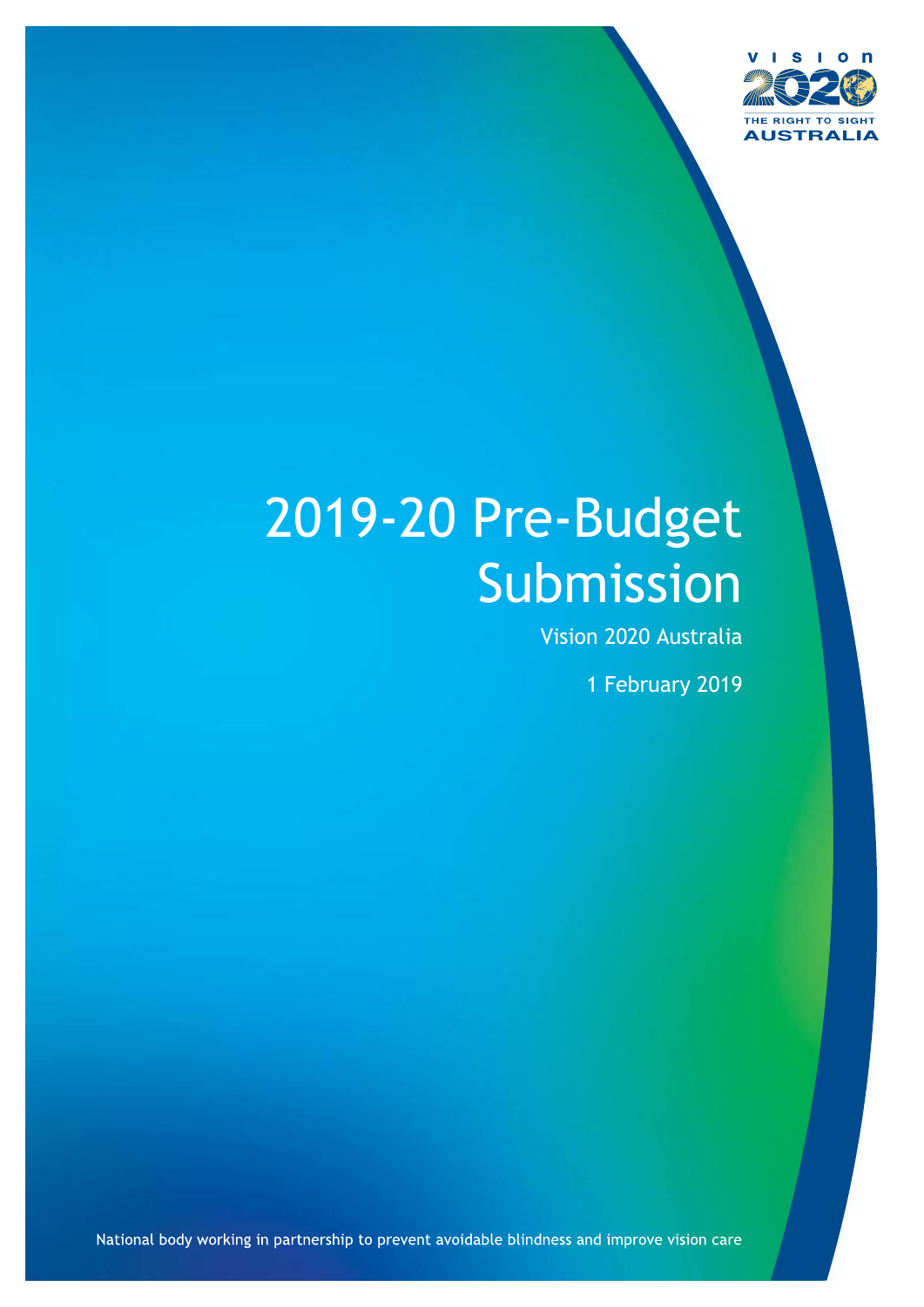# **Contents**

| About Vision 2020 Australia                                 |   |
|-------------------------------------------------------------|---|
| <b>Executive Summary</b>                                    |   |
| Summary of recommendations                                  |   |
| Why invest in eye health and vision care?                   |   |
| <b>Budget priorities for 2019-20</b>                        |   |
| Support implementation of Strong Eyes, Strong Communities - |   |
| improving eye health and vision outcomes for Aboriginal and |   |
| <b>Torres Strait Islander People</b>                        | 4 |
| Improve access to assistive technologies for people who are |   |
| blind or vision impaired                                    | 5 |
| Support a 2020 National Eye Health Survey                   |   |
| Increase support for international eye health programs      |   |
| Extend support for KeepSight                                |   |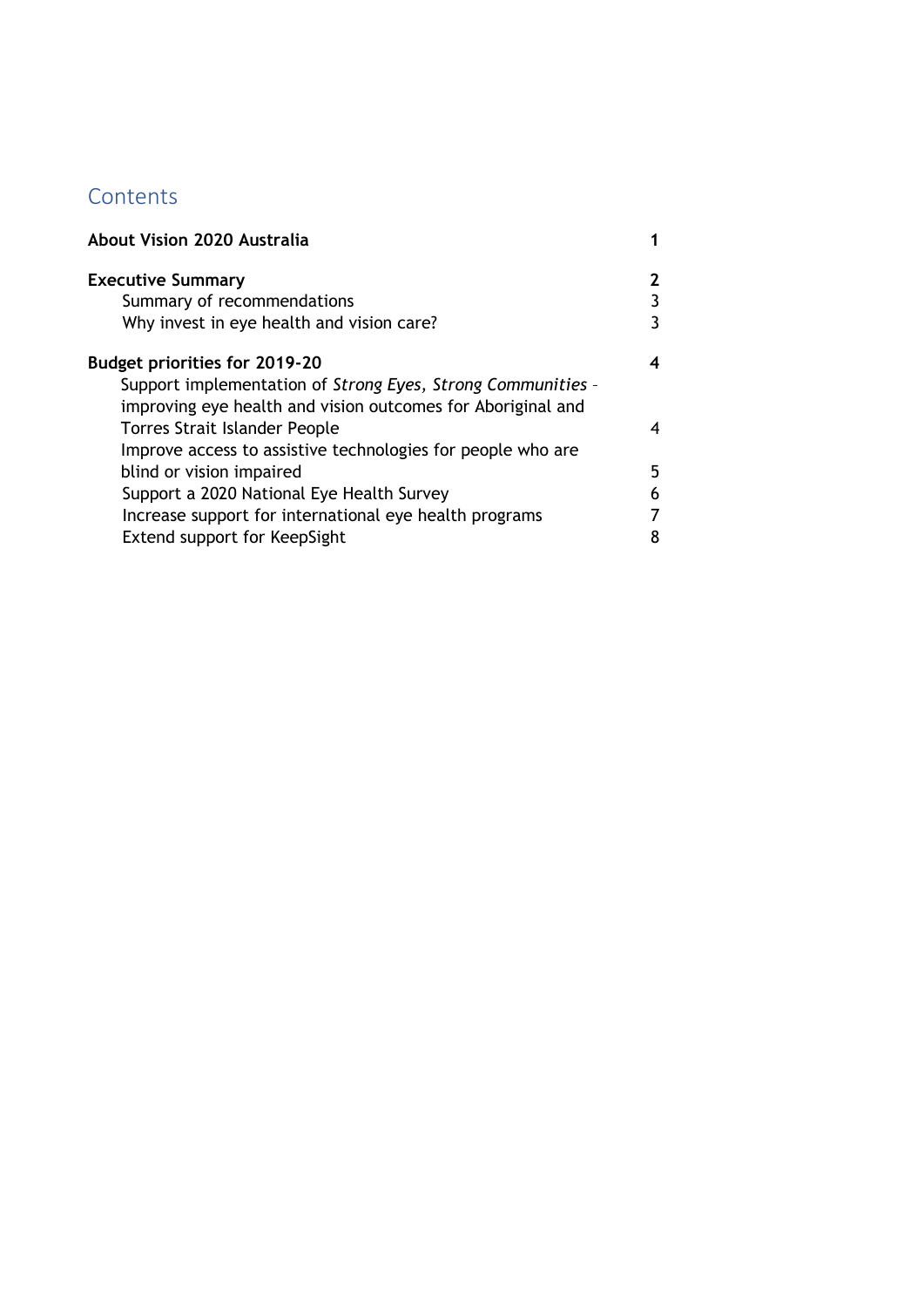# <span id="page-2-0"></span>About Vision 2020 Australia

Vision 2020 Australia is the national peak body for the eye health and vision care sector.

Its role is to ensure that eye health and vision care remains high on the health, ageing, disability and international development agendas of Australian governments.

Vision 2020 Australia was established in October 2000. It is part of VISION 2020: The Right to Sight, a global initiative of the World Health Organization and the International Agency for the Prevention of Blindness.

The organisation represents almost 50 member organisations involved in local and global eye health and vision care, health promotion, low vision support, vision rehabilitation, eye research, professional assistance and community support.

A range of Vision 2020 Australia members are making submissions to the annual budget process. Vision 2020 Australia supports these and the efforts of all members to reduce preventable blindness and improve opportunities for participation of people who are blind or vision impaired. This includes support for major plans that have been under development such as the National Macular Disease Action Plan.

The proposals in this Vision 2020 Australia submission have been developed to complement those being proposed by individual members.

#### **For further information regarding this submission:**

Ms Judith Abbott Chief Executive Officer Vision 2020 Australia T: 0499 031 890 E: **[ceo@vision2020australia.org.au](mailto:ceo@vision2020australia.org.au)**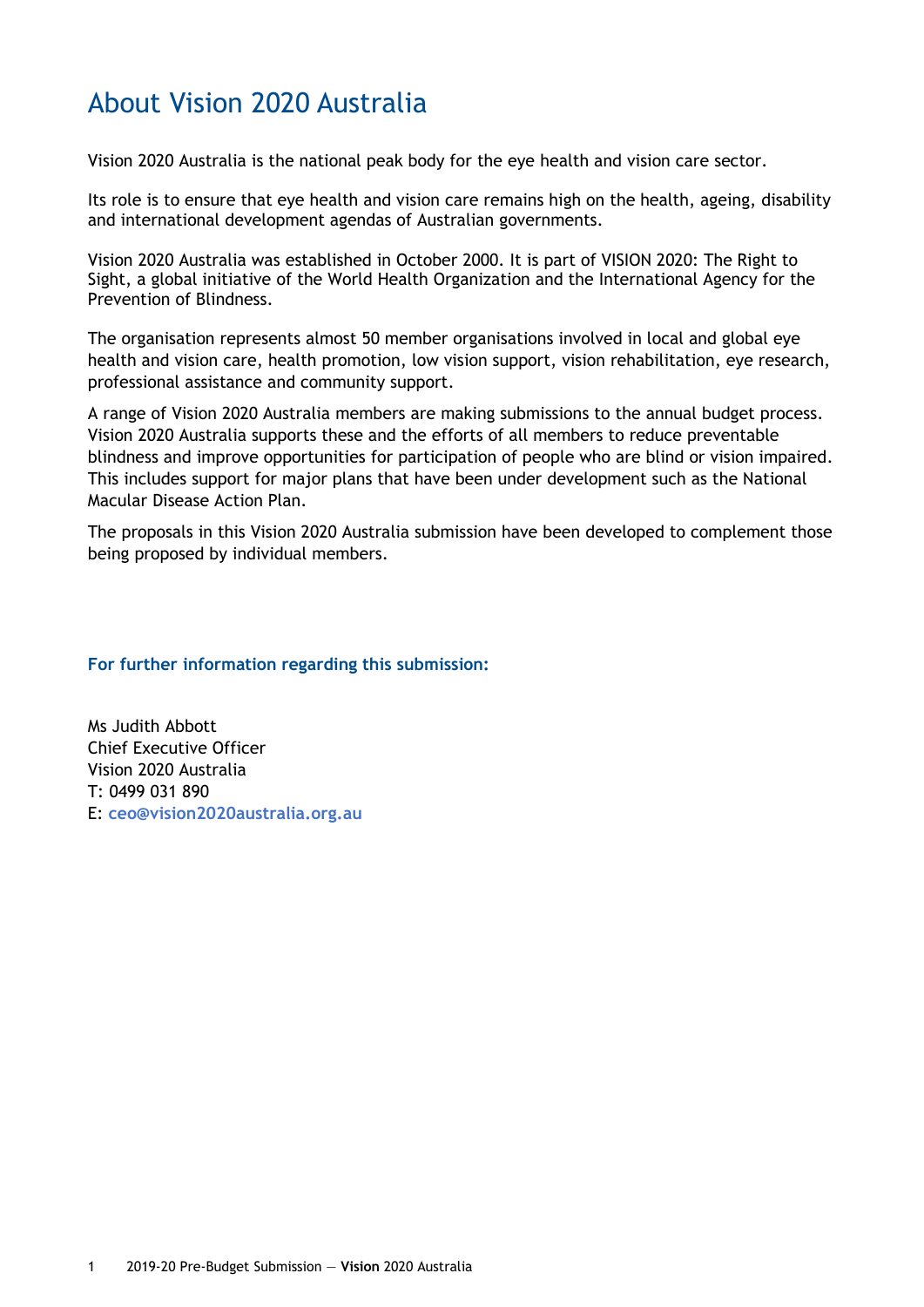# <span id="page-3-0"></span>Executive Summary

Vision 2020 Australia considers that by working in partnership across government, non-government, private and community sectors, avoidable blindness and vision loss in Australia and our region can be prevented and treated and ensure that people who are blind or vision impaired of all ages, have equal access to services to support their independence and community participation.

There have been significant gains made across a range of areas in eye health and vision, however some key challenges remain:

- Aboriginal and Torres Strait Islander people experience vision loss at three times the rate of non-Indigenous Australians
- Rates of diabetes are rising along with the risk of diabetic eye disease, which can result in permanent vision loss, however this is almost entirely preventable or treatable if identified early
- People who are blind or vision impaired continue to experience barriers when accessing the services and supports they need, including timely access to appropriate assistive technology
- Rates of vision impairment and blindness in the Indo-Pacific are rising, with forecasts suggesting that by 2050 approximately 440 million people could have moderate to severe vision impairment<sup>1</sup>.

The Vision 2020 Australia membership and their many partners bring together the right knowledge, the right expertise and the right models of collaboration to continue to leverage success. To maximise eye health and vision outcomes for Australians and citizens in our region, the Australian Government and the eye health and vision care sector need to invest in well founded, evidencebased prevention, early detection, early intervention and support measures that achieve great outcomes, keeping people engaged in the social and economic life of our communities.

This submission reflects the combined expertise of the eye health and vision care sector and outlines investments over the coming four years that will achieve tangible results in targeted high priority areas including:

- Funding initiatives that will close the gap in Aboriginal and Torres Strait Islander eye health and vision care, building on existing work and other priorities identified in *Strong Eyes, Strong Communities*
- Establishing a program to improve access to assistive technologies for people who are blind or vision impaired
- Supporting a second National Eye Health Survey
- Expanding investment in eye health programs in the Indo-Pacific as part of a broader increase in Australian Government foreign aid
- Extending support for the KeepSight program for a further four years.

Eye health and vision care across Australia and the Indo-Pacific region is cost effective, reduces poverty and will drive sustainable economic growth as we head towards 2020. The total annual economic cost of vision loss in Australia is estimated to be \$16.6 billion or \$28,905 per person with vision loss aged over  $40^2$ .

However, the majority of all vision loss is preventable or treatable and interventions to improve or restore sight are among the most cost-effective of all healthcare interventions returning \$4 for every \$1 invested.

 $\overline{a}$ 

<sup>1</sup> Bourne, R, Flaxman, S, Braithwaite, T et al. *Magnitude, Temporal Trends, and Projections of the Global Prevalence of Blindness and Distance and Near Vision Impairment: A Systematic Review and Meta-Analysis*, **[The Lancet Global Health](https://www.thelancet.com/journals/langlo/article/PIIS2214-109X(17)30293-0/fulltext)** 2017, 5(9): 888-897.

<sup>2</sup> Access Economics, 2010, *Clear Focus: The Economic Impact of Vision Loss in Australia in 2009: A Report prepared for Vision 2020 Australia,* Melbourne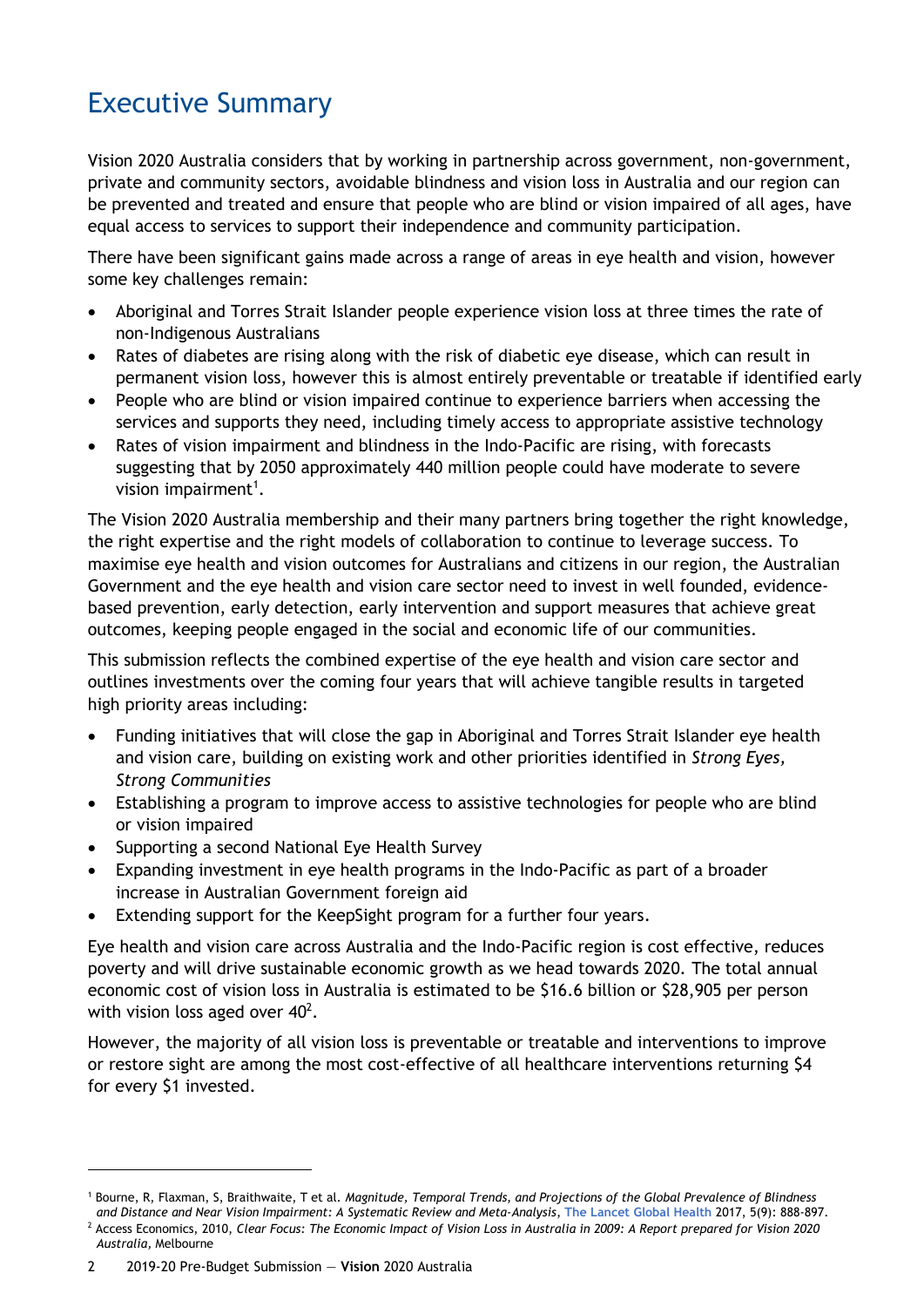# <span id="page-4-0"></span>Summary of recommendations

| Strong eyes, Strong Communities -<br>improving eye health and vision for Aboriginal and Torres Strait Islander people                                                                                 |                                  |  |
|-------------------------------------------------------------------------------------------------------------------------------------------------------------------------------------------------------|----------------------------------|--|
| The Australian Government fund priority initiatives to close<br>the gap in vision for Aboriginal and Torres Strait Islander<br>people by 2020                                                         | \$63.55 million over 4 years     |  |
| Improving access to assistive technologies for people who are blind or vision impaired                                                                                                                |                                  |  |
| The Australian Government commence a program funding assistive technology in 2019-20<br>for people who are blind or vision impaired but cannot access these supports through other<br>programs        |                                  |  |
| National Eye Health Survey 2020                                                                                                                                                                       |                                  |  |
| The Australian Government fund a 2020 National Eye Health Survey                                                                                                                                      | \$4.4 million over 2<br>years    |  |
| Expanding eye health programs in the Indo-Pacific as part of expanding foreign aid                                                                                                                    |                                  |  |
| The Australian Government boost foreign aid spending, including re-investing in eye health<br>programs in the Indo-Pacific, to grow the aid budget by 10 per cent each year for the next<br>six years |                                  |  |
| Prevent diabetic eye disease                                                                                                                                                                          |                                  |  |
| The Australian Government extend its investment in the KeepSight<br>Initiative for a further 4 years                                                                                                  | \$1.5 million pa<br>over 4 years |  |

## <span id="page-4-1"></span>Why invest in eye health and vision care?

More than 453,000 people live with blindness or a vision impairment making vision loss one of the most prevalent chronic health conditions<sup>3</sup>. Additionally, with a rapidly ageing population it is estimated that by the year 2020, close to 1 million Australians will be vision impaired or blind if action is not taken<sup>4</sup>. However, we know that 90 per cent of blindness and vision loss is preventable or treatable if it is detected early enough.

Blindness and vision impairment also disproportionally affects Aboriginal and Torres Strait Islander people, who experience three times the rate of blindness and three times the rate of vision loss compared to non-Indigenous Australians<sup>5</sup>.

In the Indo-Pacific, \$160 million people are blind or vision impaired. Globally, women and girls make up 55 per cent of all people who are blind or vision impaired and women remain less likely to access eye health and vision care services in many countries<sup>6</sup>. This perpetuates the cycle of disempowerment, ensuring that poverty and disability remain disproportionately gender biased.

Since 1990 prevalence rates of avoidable blindness have reduced by 40 per cent in our region in spite of an ageing and overall population increase of 23 per cent; demonstrating the direct impact of avoidable blindness programs<sup>7</sup>. We also know that with the right supports and services, people with unavoidable blindness and vision impairment can remain independent and engaged in the social and economic life of their communities.

<sup>3</sup> *National Eye Health Survey Summary Report* 2016.

<sup>4</sup> Access Economics, 2010, *Clear Focus: The Economic Impact of Vision Loss in Australia in 2009: A Report prepared for Vision 2020 Australia,* Melbourne

<sup>5</sup> *National Eye Health Survey Summary Report* 2016.

<sup>6</sup> Bourne, R, Flaxman, S, Braithwaite, T et al. *Magnitude, Temporal Trends, and Projections of the Global Prevalence of Blindness and Distance and Near Vision Impairment: A Systematic Review and Meta-Analysis*, [The Lancet Global Health](https://www.thelancet.com/journals/langlo/article/PIIS2214-109X(17)30293-0/fulltext) **2017**, 5(9): 888-897.

<sup>7</sup> J.B. Jonas, R. George, R. Asokan, S. R Flaxman, J. Keeffe, J. Leasher, K. Naidoo, K. Pesudovs, H. Price, L. Vijaya, R.A White, T. Y Wong, S. Resnikoff, h.R Taylor, R.A Bourne, on behalf of the Vision Loss Expert Group of the Global Burden of Disease Study, Prevalence and causes of vision loss in Southeast Asia and Oceania:1990-2010, Journal of Ophthalmology, Vol 98(5), p.586-91,2014.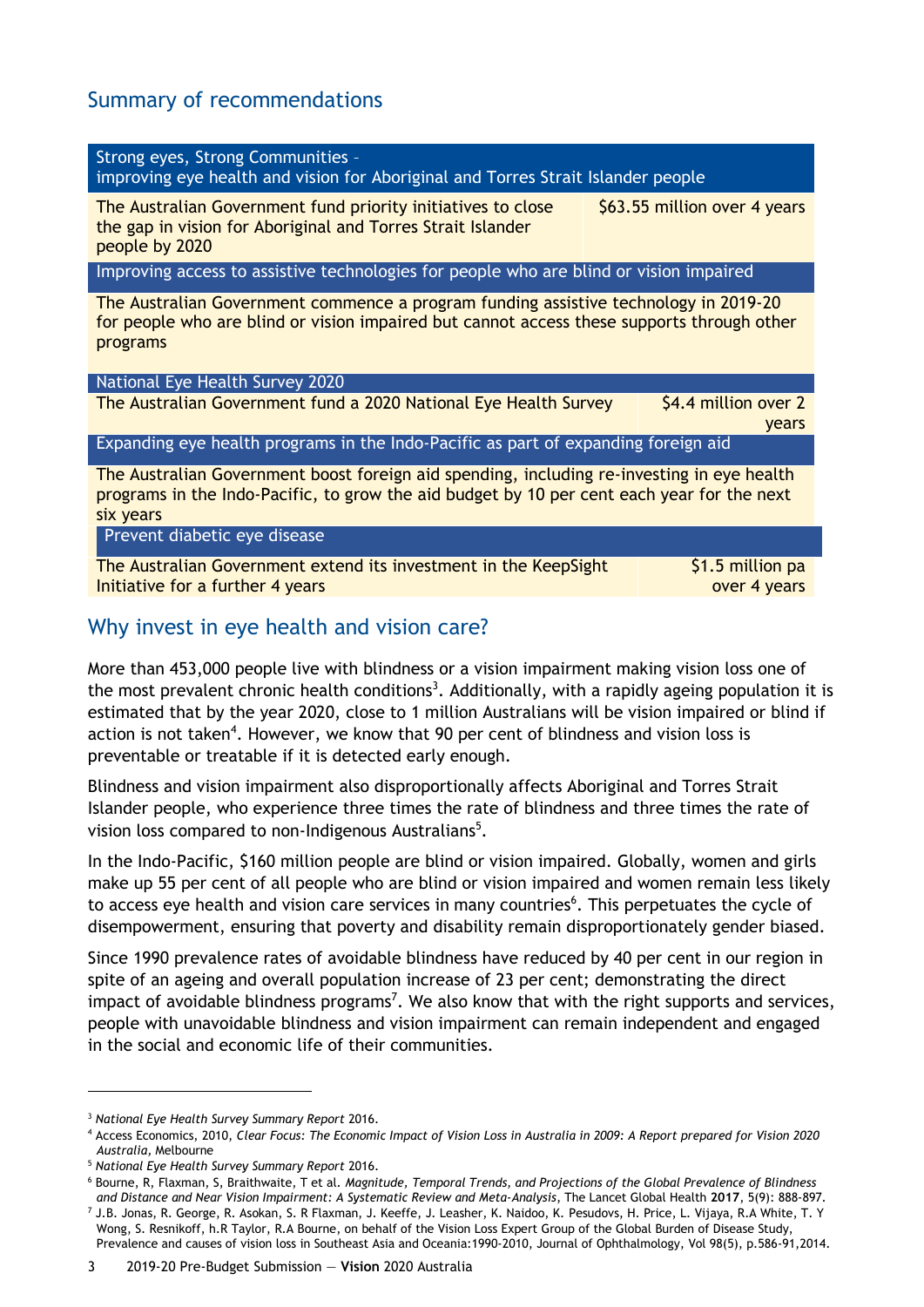# <span id="page-5-0"></span>Budget priorities for 2019-20

## <span id="page-5-1"></span>Support implementation of *Strong Eyes, Strong Communities* – improving eye health and vision outcomes for Aboriginal and Torres Strait Islander People

The Australian Government has maintained a strong commitment to closing the gap for vision for Aboriginal and Torres Strait Islander people. *Strong Eyes, Strong Communities – a five year plan for Aboriginal and Torres Strait Islander Eye Health and Vision 2019-2024* (the Plan) has been developed by Vision 2020 Australia and its members, with input from Aboriginal and Torres Strait Islander workers and health leaders and Jurisdictional Fundholders, to guide priorities for action and investment over the coming five years.

The Plan recognises that there has been significant progress made, and with further targeted investment, the gap in vision can be closed by 2020 and previous gains can be sustained and embedded across the nation. Expanding outreach services, enhancing coordination of existing services, and expanding the role of community controlled organisations and other primary care services are all critical to achieving ongoing access to sustainable, effective and culturally safe eye health and vision care services for all Aboriginal and Torres Strait Islander people.

#### **Priorities for 2019/20 Budget investment**

Vision 2020 Australia has developed a suite of recommendations to give effect to the priorities identified in the Plan. A number of these priorities can be implemented within existing resources and/or require further engagement with states and territories to progress.

Of those remaining, there are eight that require immediate investment between now and 2020 to close the gap for vision, and these form the basis of the Vision 2020 Australia 2019-20 Budget submission<sup>8</sup>. This combination of fixed term and ongoing investment includes:

- 1. Expand the Visiting Optometrists Scheme (VOS) funding by \$1.06 million in 2019-20, increasing to an additional \$4.7 million annually by 2023-24 (\$12.88 million over 4 years)
- 2. Expand the Rural Health Outreach Fund (RHOF) by an additional \$1.04 million per annum from 2019-20 (\$4.33 million over 4 years)
- 3. Fund a project to co-design, implement and evaluate Aboriginal Community Controlled Health Organisation (ACCHO) led models of eye care (\$3.46 million over 4 years)
- 4. Address equipment needs identified through phase 1 of the National Eye Care Equipment Inventory Project then support roll out of priorities identified through phase 2 from 2020 onwards (\$4.21 million over 4 years)
- 5. Build on ongoing work with states and territories and the National Aboriginal Community Controlled Health Organisation (NACCHO) to achieve nationally consistent arrangements for the provision of affordable glasses and other optical aids to all Aboriginal and Torres Strait Islander people who need them (initial investment \$4.86 million over 4 years)
- 6. Improve local supports for people who need treatment (\$20.12 million over 4 years)
- 7. Fund part time regional implementation managers in 25 regions (\$5.06 million over 4 years)
- 8. Establish a funding pool to support eye health training for ACCHO staff and development of a national network of ACCHO eye health contacts (\$4.23 million over 4 years).

<sup>8</sup> Funding for a National Eye Health Survey in 2020, which is also identified in *Strong Eyes, Strong Communities*, is addressed separately in this submission.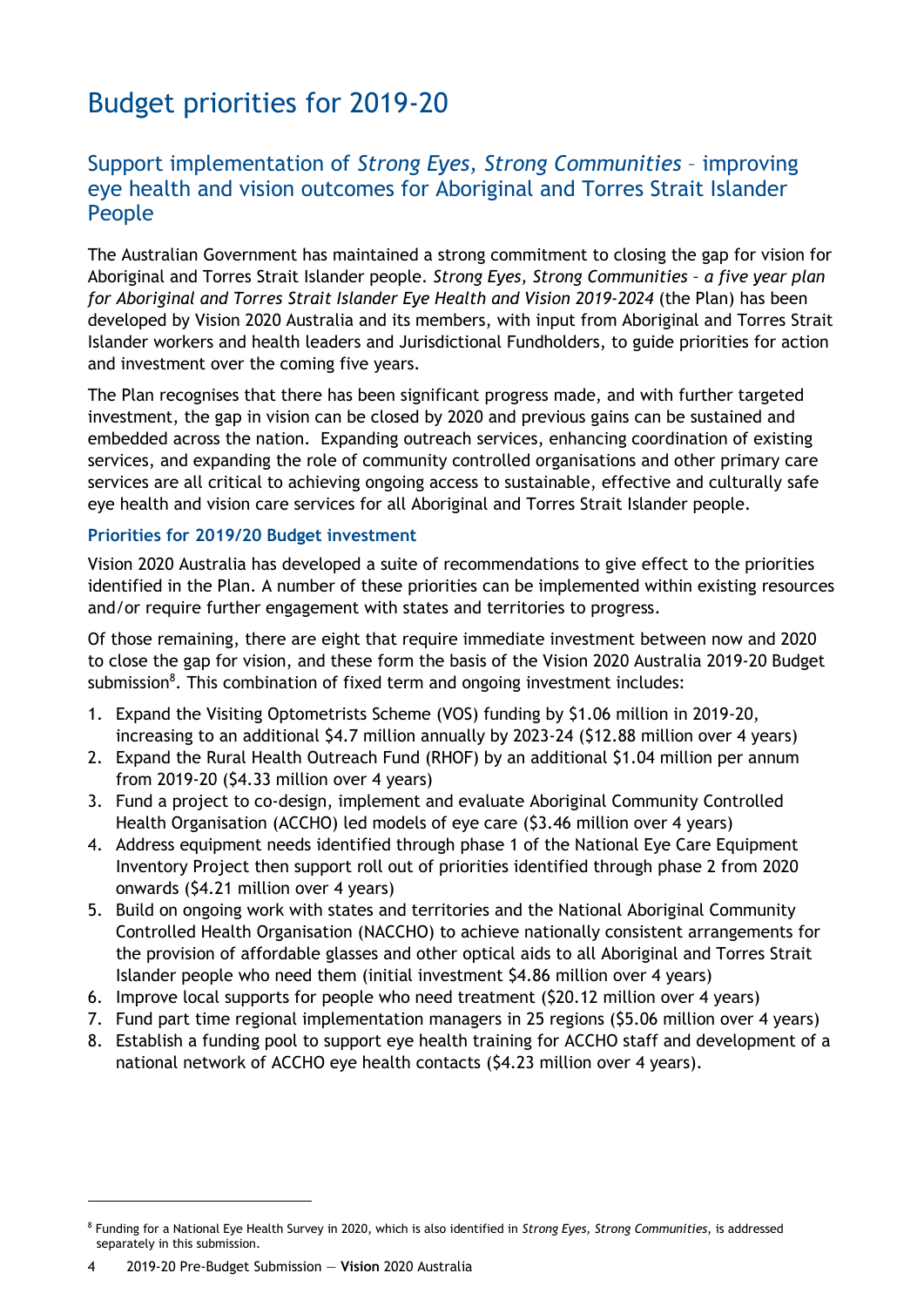## <span id="page-6-0"></span>Improve access to assistive technologies for people who are blind or vision impaired

A range of Vision 2020 Australia members, particularly those work with people who are blind or vision impaired, have identified funding assistive technologies as a critical priority for increasing social and economic participation.

Increasing advancements in low vision aids and assistive technologies are generating new and exciting opportunities to provide timely and effective interventions for people with blindness and low vision. Although the effectiveness of assistive technologies continue to increase, barriers are preventing the vast majority of people with vision impairment from accessing these transformative innovations, with only an estimated 15% of people with low vision accessing low vision aids<sup>9</sup>.

Under current arrangements, eligible participants in the National Disability Insurance Scheme (NDIS) can access fully funded aids and equipment if the aid is assessed as being "reasonable and necessary". However, people who are over 65 when the NDIS rolls out in their region or acquire a disability over the age of 65 are not eligible for individually funded NDIS packages and would be expected to access these supports through the aged care system. Home Care Packages offer some assistive technology funding, but are limited and often not prioritised for people who are blind or vision impaired. Where government-funded support is not available, people with low vision or blindness must fund the cost of assistive technologies themselves, which can be a significant barrier for some people.

The timely access to appropriate aids and assistive technology can lead to considerable health and socio-economic benefits, especially through its capacity to keep elderly Australians within their own homes. Low vision aids have the potential to enable people to remain independent and self-manage activities of daily living and/or facilitate the reablement of older Australians. This would assist older Australians to participate more in their community, help them maintain their independence by providing the opportunity to complete household activities, and enable older Australians with vision impairment the opportunity to age actively in their own homes<sup>10</sup>.

#### **Priority for 2019/20 Budget investment**

Fund a national program to improve access to assistive technology for people who are blind or vision impaired and cannot access these supports through other programs.

<sup>9</sup> The George Institute (2017), "Low Vision, Quality of Life and Independence: A Review of the Evidence on Aids and Technologies", *Macular Disease Foundation Australia*, Australia.

 $10$  Ibid.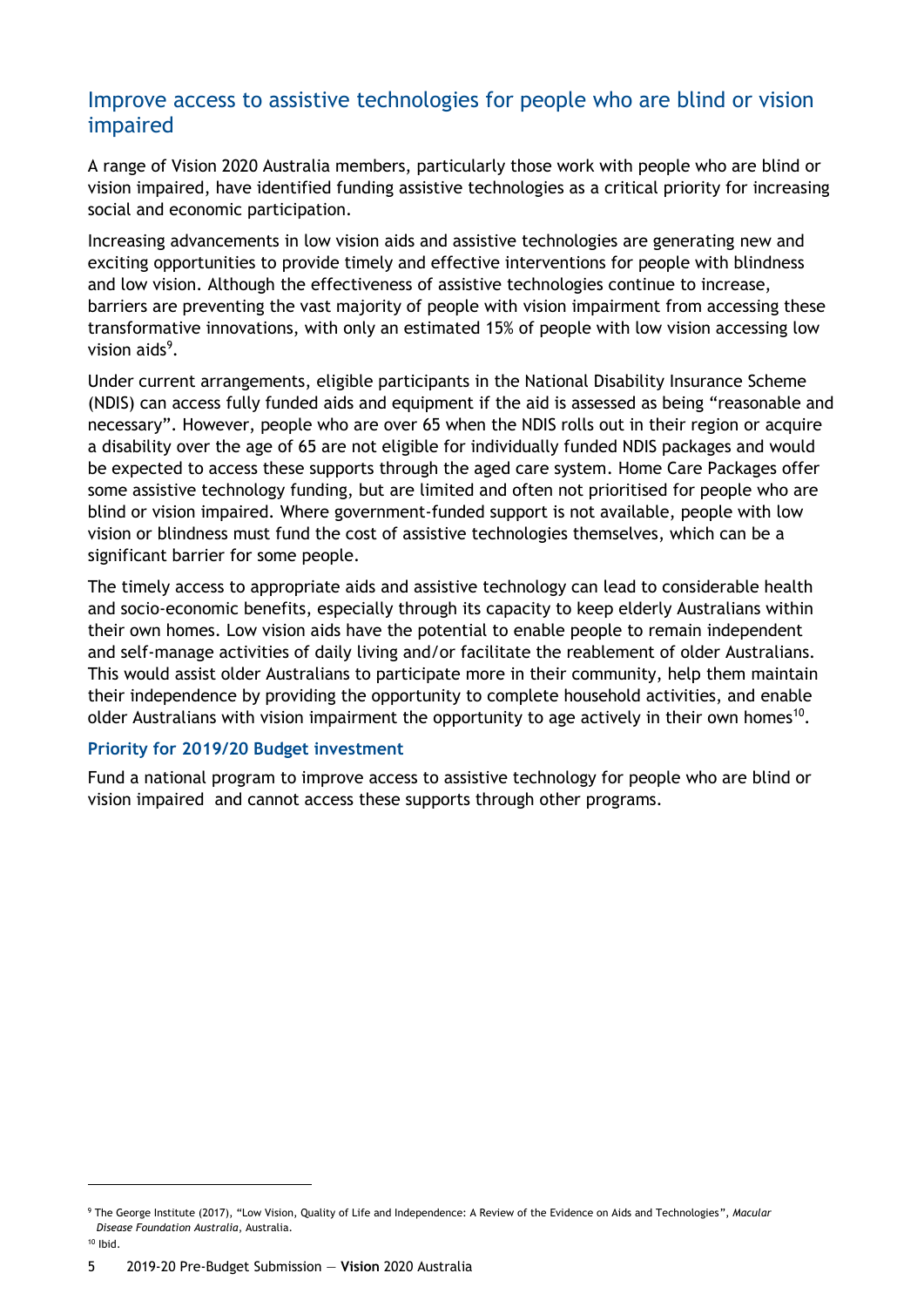# <span id="page-7-0"></span>Support a 2020 National Eye Health Survey

The initial National Eye Health Survey (NEHS) in 2015 was the first comprehensive national survey of the prevalence and causes of vision impairment and blindness for Australians and provided a benchmark against which to measure national progress in eye health and vision care.

A number of well documented public health and environmental factors, with associated economic implications, underline the need for a future NEHS, including:

- The disparity in major eye disease rates between Aboriginal and Torres Strait Islander people and other Australians, such as diabetic retinopathy and cataract.
- The differences in the prevalence of vision loss between Aboriginal and Torres Strait Islander people and other Australians.
- The marked increase in our ageing population, where it is estimated that almost 85% of all vision impairment will be among those aged 50 years or more.
- The rapid rise in the prevalence of diabetes, and consequently diabetic eye disease.

It is recommended that the Australian Government fund a second NEHS to accurately track its progress in reducing the burden of blindness and vision impairment. A second NEHS 2020 will provide comparable data to what was collected in 2015, enabling accurate mapping of progress in reducing the burden of vision loss and an effective mechanism to target health care resources effectively. It will strengthen Australia's eye health and vision care evidence base, enabling the Australian Government to outline its contribution to achieving the aims set out in the Global Action Plan, and further quantify progress in closing the gap for vision between Aboriginal and Torres Strait Islander people and non Indigenous Australians<sup>11</sup>.

In addition to supporting the evaluation of the impact of existing eye healthcare services, the NEHS 2020 will also guide future resource allocation, policy development and economic analysis for effective service delivery in Australia. The completion of this work will enable the collation of high quality national data at two time points which will, for the first time, permit sophisticated projection analysis of the trends in vision impairment and major eye disease in Australia.

By endorsing and providing funding for a future NEHS, the Australian eye health and vision care sector will demonstrate a truly collaborative partnership of government, non-government and the private sector working together to deliver mutually beneficial research essential to achieving evidence-based eye health outcomes for all Australians.

#### **Priority for 2019/20 Budget investment**

Funding of \$4.4 million over two years is required to support the design, delivery and analysis of results of NEHS 2020: this is based on the 2016 NEHS and the financial and in-kind contributions. A funding commitment is required by mid-2019 to allow data collection and analysis to occur within strategically critical timeframes.

<sup>11</sup> <https://www.who.int/blindness/actionplan/en/index1.html>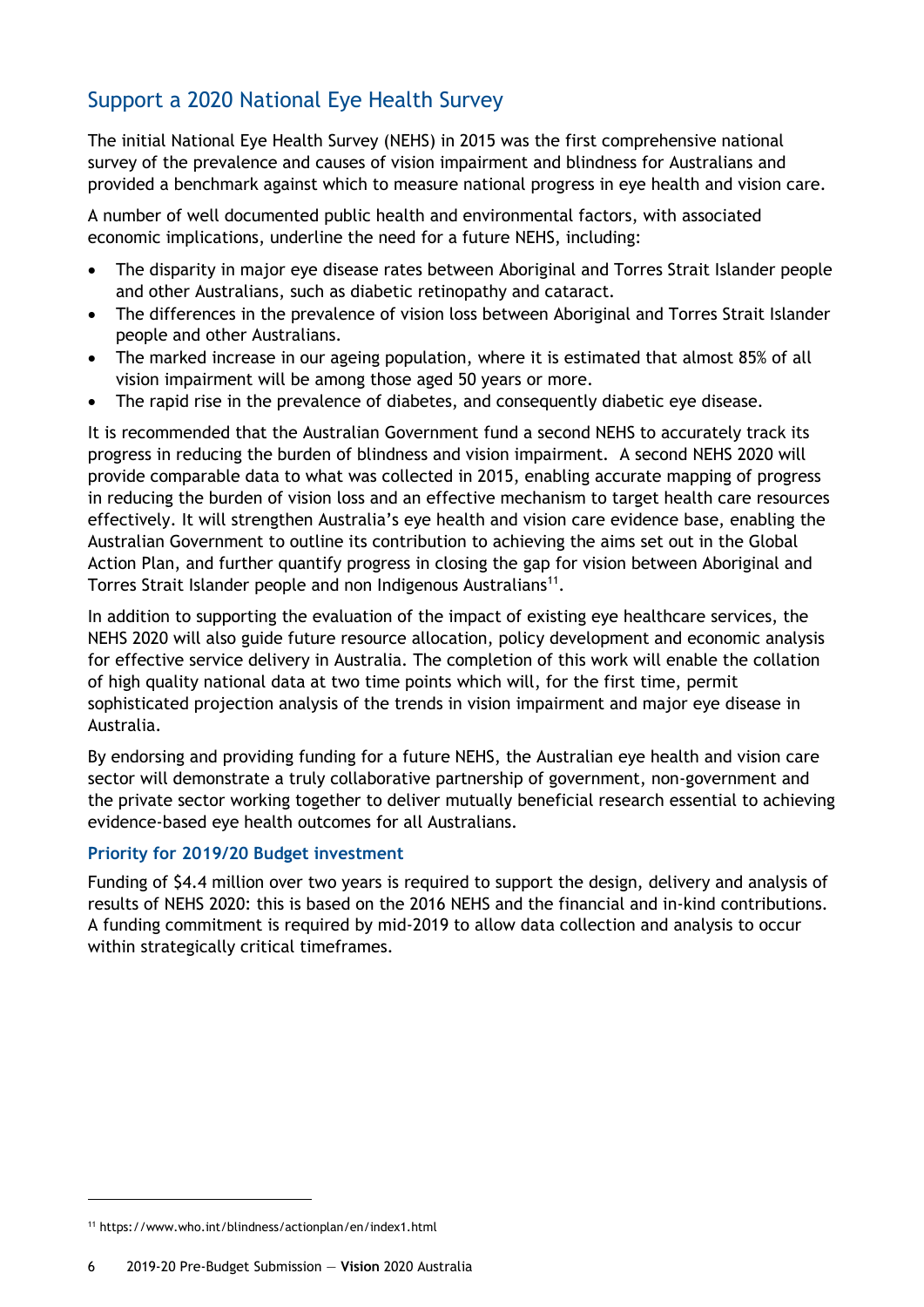# <span id="page-8-0"></span>Increase support for international eye health programs

Australia's foreign aid investment in eye health and vision care is vital to lifting our region's most vulnerable people out of poverty.

Globally, of the 253 million people that live with vision impairment, 36 million are blind and 217 million have moderate to severe vision impairment. In the Indo-Pacific region, there are more than 15 million people who are blind and another 82 million people that have a moderate to severe visual impairment. Over the next 20 years, that number is set to rise considerably.

Where the Australian Government has supported eye health and vision care, significant gains have been made towards eliminating avoidable vision loss and blindness. Funding eye health and vision care programs has immediate, tangible results. Globally, there is a return of \$4 for every \$1 invested in eye health and vision care<sup>12</sup>. For this potential to make a positive difference in our region, with flow-on benefits to Australia, foreign aid funding cannot remain stagnant or face further cuts.

Eye health and vision care are an integral part of foreign aid, which is now at a historic low of 0.23 per cent of gross national income. Vision 2020 Australia is calling for the government to rebuild foreign aid spending to ensure our country's contribution reaches the Organisation for Economic Co-operation and Development's target of 0.7 per cent of gross national income by 2030.

Along with the humanitarian imperative, lifting people out of poverty fosters peace and sustainable local economies, protects Australia from regional conflicts and lowers the threat of other regional issues such as health pandemics.

Foreign aid is a crucial part of foreign policy, worthy of the legitimacy and budgetary provisions given to diplomacy, trade and security. The delivery of inclusive eye health programming is a significant soft power asset that provides regional leadership and extends Australia's influence.

#### **Priority for 2019-20 Budget investment**

It is recommended that the Australian Government expand investment in eye health programs in the Indo Pacific as part of a broader boost to foreign aid spending to ensure our country's contribution reaches the Organisation for Economic Cooperation and Development target of 0.7 per cent of gross national income by 2030. This can be achieved if the Australian Government commits to growing the aid budget by 10 per cent each year for the next six years, to the 2024- 25 financial year. On current assumptions, that trajectory will restore Australia's aid budget to 0.33 per cent of GNI, as a minimum first step towards reaching 0.7 per cent of GNI by 2030.

<sup>&</sup>lt;sup>12</sup> Access Economics, *Investing in Sight: Strategic Interventions to Prevent Vision Loss in Australia, 2005.* 

<sup>7</sup> 2019-20 Pre-Budget Submission — **Vision** 2020 Australia